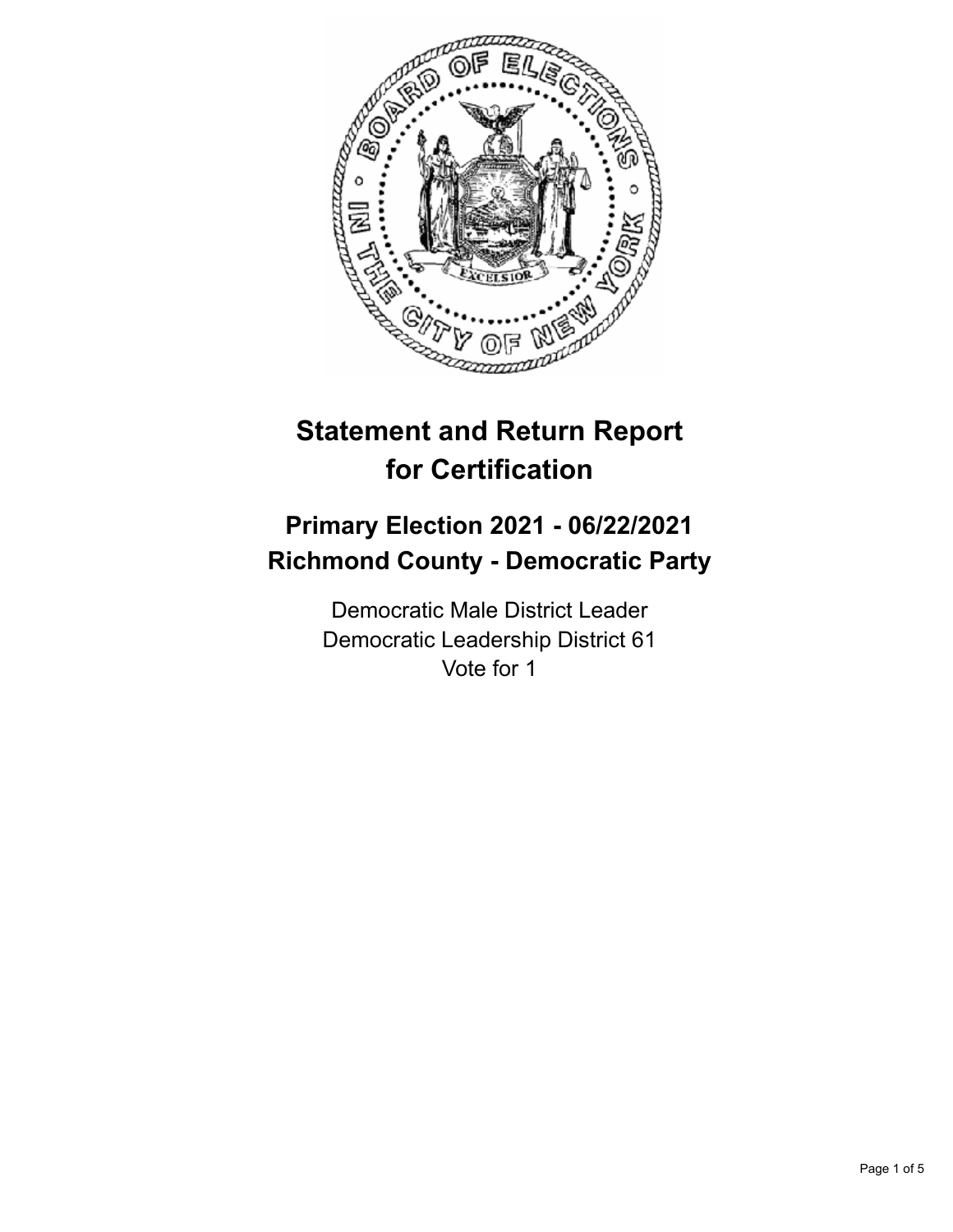

## **Assembly District 61**

| PUBLIC COUNTER                                           | 10,749       |
|----------------------------------------------------------|--------------|
| <b>MANUALLY COUNTED EMERGENCY</b>                        | 0            |
| <b>ABSENTEE / MILITARY</b>                               | 1,401        |
| <b>AFFIDAVIT</b>                                         | 32           |
| <b>Total Ballots</b>                                     | 12,182       |
| Less - Inapplicable Federal/Special Presidential Ballots | 0            |
| <b>Total Applicable Ballots</b>                          | 12,182       |
| <b>ROBERT PERKINS</b>                                    | 5,147        |
| DANIEL P. LAVELLE                                        | 4,910        |
| BENJAMIN MAXWELL (WRITE-IN)                              | 1            |
| CHARLES D. FALL (WRITE-IN)                               | 4            |
| DANIEL M. DONOVAN JR. (WRITE-IN)                         | 1            |
| DARREN T. CORONA (WRITE-IN)                              | 1            |
| EARL LINDSEY (WRITE-IN)                                  | 1            |
| EDWARD PATTERSON (WRITE-IN)                              | 1            |
| FRANCIS J. BROADWAY (WRITE-IN)                           | 1            |
| FRANK DISALVO (WRITE-IN)                                 | 2            |
| GENA MIMOZA (WRITE-IN)                                   | 1            |
| JADEN HASSAH (WRITE-IN)                                  | 1            |
| JAMES FARRELL (WRITE-IN)                                 | $\mathbf{1}$ |
| JOHN HUTTON (WRITE-IN)                                   | 1            |
| JOSEPH SICILIAN (WRITE-IN)                               | 1            |
| KEN MITCHELL (WRITE-IN)                                  | 1            |
| KIEVON HARPER (WRITE-IN)                                 | 1            |
| LORRAINE A. HONOR (WRITE-IN)                             | 1            |
| LOUIS PANARELLA (WRITE-IN)                               | $\mathbf{1}$ |
| MAHMUD HASAN (WRITE-IN)                                  | 1            |
| MARTIN R. JAMES (WRITE-IN)                               | 1            |
| MATTHEW C. LUND (WRITE-IN)                               | 1            |
| MAX FISHMAN (WRITE-IN)                                   | 1            |
| MEI LAV (WRITE-IN)                                       | 1            |
| MICHAEL ANNARUMMA (WRITE-IN)                             | 1            |
| MICHAEL ROSADO (WRITE-IN)                                | 1            |
| PABLO LOPEZ, JR. (WRITE-IN)                              | 1            |
| PAUL AINSLIE (WRITE-IN)                                  | 1            |
| PAUL CAPOFARM (WRITE-IN)                                 | 1            |
| RAJIV GOWDA (WRITE-IN)                                   | 1            |
| RICHARD CARLETTI (WRITE-IN)                              | 1            |
| STEVEN MATTEO (WRITE-IN)                                 | 1            |
| STEVEN SYPA (WRITE-IN)                                   | 2            |
| TALI FARHADIAN (WRITE-IN)                                | 1            |
| THOMAS J. MCGUIRE (WRITE-IN)                             | 1            |
| TOM CRUISE (WRITE-IN)                                    | 1            |
| UNATTRIBUTABLE WRITE-IN (WRITE-IN)                       | 19           |
| WILLIAM GRAY (WRITE-IN)                                  | 1            |
| WILLIAM TALEN (WRITE-IN)                                 | 1            |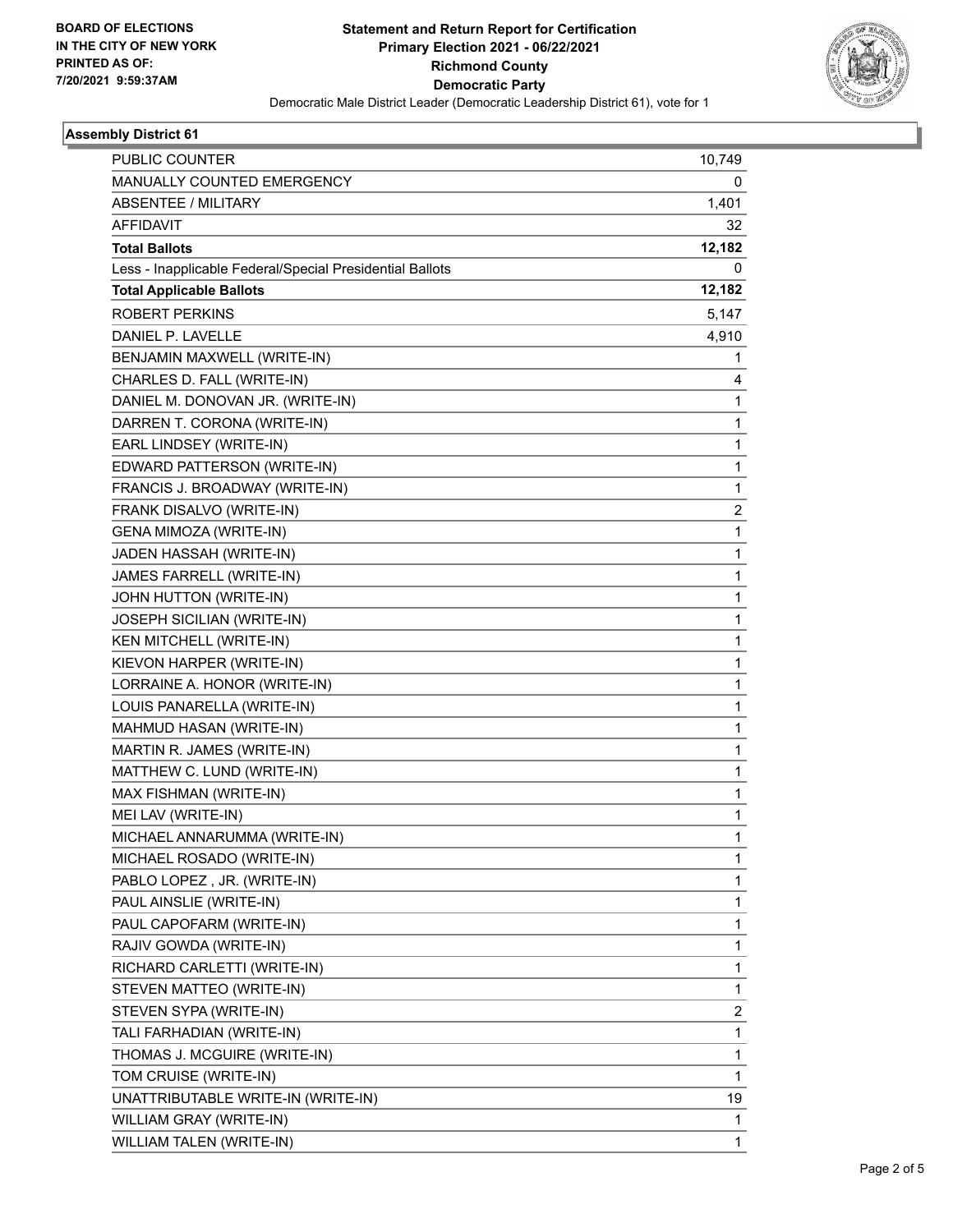

## **Assembly District 61**

| XAVIER S. GREY (WRITE-IN) |        |
|---------------------------|--------|
| YAHOWAH ELOHIM (WRITE-IN) |        |
| <b>Total Votes</b>        | 10.120 |
| Unrecorded                | 2.062  |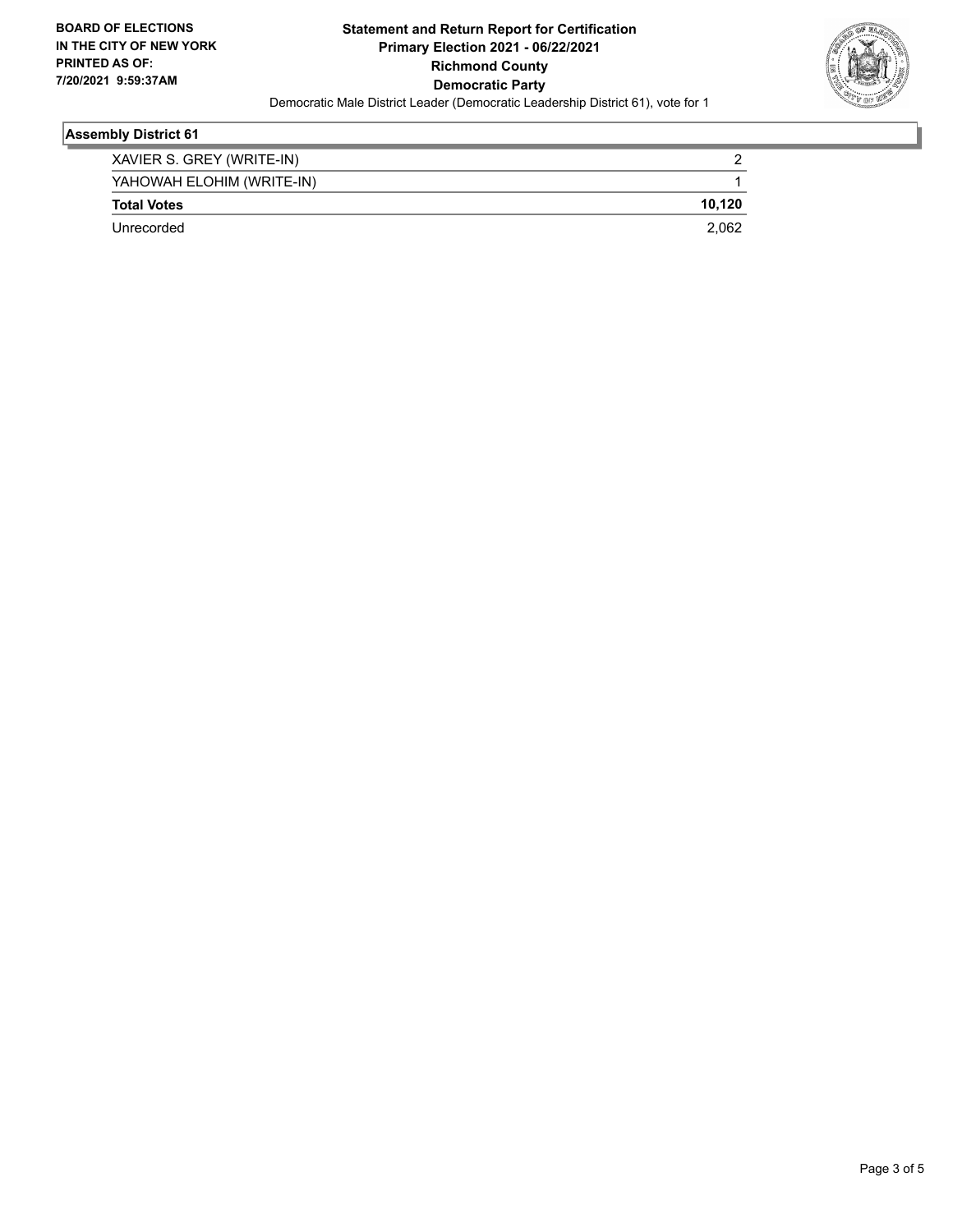

#### **Total for Democratic Male District Leader (Democratic Leadership District 61) - Richmond County**

| <b>PUBLIC COUNTER</b>                                    | 10,749 |
|----------------------------------------------------------|--------|
| MANUALLY COUNTED EMERGENCY                               | 0      |
| <b>ABSENTEE / MILITARY</b>                               | 1,401  |
| AFFIDAVIT                                                | 32     |
| <b>Total Ballots</b>                                     | 12,182 |
| Less - Inapplicable Federal/Special Presidential Ballots | 0      |
| <b>Total Applicable Ballots</b>                          | 12,182 |
| <b>ROBERT PERKINS</b>                                    | 5,147  |
| DANIEL P. LAVELLE                                        | 4,910  |
| BENJAMIN MAXWELL (WRITE-IN)                              | 1      |
| CHARLES D. FALL (WRITE-IN)                               | 4      |
| DANIEL M. DONOVAN JR. (WRITE-IN)                         | 1      |
| DARREN T. CORONA (WRITE-IN)                              | 1      |
| EARL LINDSEY (WRITE-IN)                                  | 1      |
| EDWARD PATTERSON (WRITE-IN)                              | 1      |
| FRANCIS J. BROADWAY (WRITE-IN)                           | 1      |
| FRANK DISALVO (WRITE-IN)                                 | 2      |
| GENA MIMOZA (WRITE-IN)                                   | 1      |
| JADEN HASSAH (WRITE-IN)                                  | 1      |
| JAMES FARRELL (WRITE-IN)                                 | 1      |
| JOHN HUTTON (WRITE-IN)                                   | 1      |
| <b>JOSEPH SICILIAN (WRITE-IN)</b>                        | 1      |
| KEN MITCHELL (WRITE-IN)                                  | 1      |
| KIEVON HARPER (WRITE-IN)                                 | 1      |
| LORRAINE A. HONOR (WRITE-IN)                             | 1      |
| LOUIS PANARELLA (WRITE-IN)                               | 1      |
| MAHMUD HASAN (WRITE-IN)                                  | 1      |
| MARTIN R. JAMES (WRITE-IN)                               | 1      |
| MATTHEW C. LUND (WRITE-IN)                               | 1      |
| MAX FISHMAN (WRITE-IN)                                   | 1      |
| MEI LAV (WRITE-IN)                                       | 1      |
| MICHAEL ANNARUMMA (WRITE-IN)                             | 1      |
| MICHAEL ROSADO (WRITE-IN)                                | 1      |
| PABLO LOPEZ, JR. (WRITE-IN)                              | 1      |
| PAUL AINSLIE (WRITE-IN)                                  | 1      |
| PAUL CAPOFARM (WRITE-IN)                                 | 1      |
| RAJIV GOWDA (WRITE-IN)                                   | 1      |
| RICHARD CARLETTI (WRITE-IN)                              | 1      |
| STEVEN MATTEO (WRITE-IN)                                 | 1      |
| STEVEN SYPA (WRITE-IN)                                   | 2      |
| TALI FARHADIAN (WRITE-IN)                                | 1      |
| THOMAS J. MCGUIRE (WRITE-IN)                             | 1      |
| TOM CRUISE (WRITE-IN)                                    | 1      |
| UNATTRIBUTABLE WRITE-IN (WRITE-IN)                       | 19     |
| WILLIAM GRAY (WRITE-IN)                                  | 1      |
| WILLIAM TALEN (WRITE-IN)                                 | 1      |